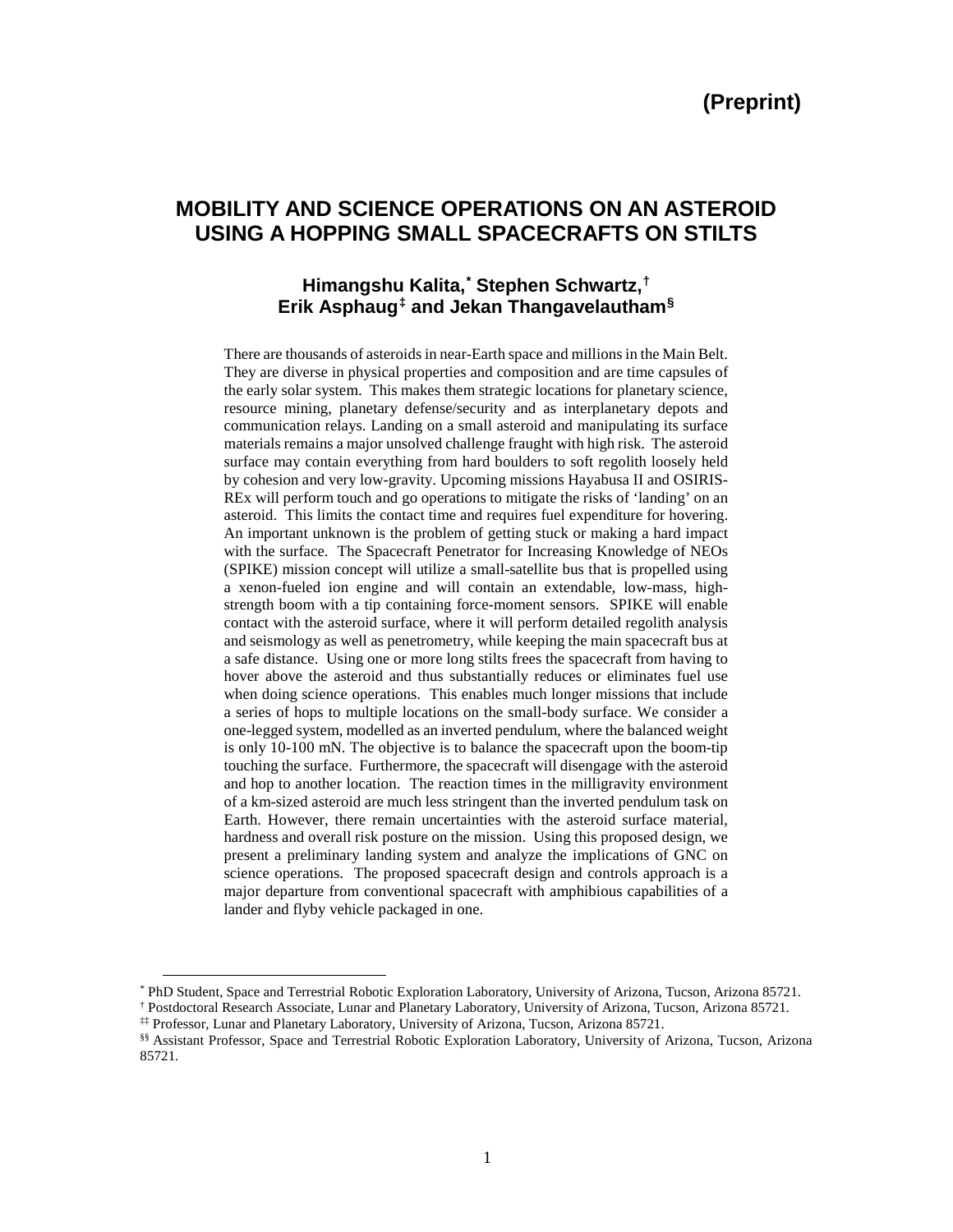## **INTRODUCTION**

There are one million asteroids in near-Earth space larger than 40 m diameter, and about a thousand bigger than 1 km. These derive from the Main Belt that contains about one million kilometer-sized asteroids and innumerable smaller ones. Asteroids are diverse in physical and dynamical properties and composition. They are time capsules of the early solar system and the planet formation processes. Many are resource-rich containing water, carbon-compounds, iron and platinum group metals. These small bodies are remnants of planet formation, progenitors of meteorites, and are therefore high-value targets identified in the Planetary Science Decadal Survey. Some of these asteroids are potential hazards that may impact Earth.

Asteroid surfaces may contain everything from hard boulders to soft regolith that is loosely held by cohesion and low-gravity. Their global structure may be that of a rubble pile<sup>11</sup> or a fractured monolith, with a tendency of coarser and fewer loose materials as one goes to smaller and smaller size<sup>12</sup>. The unknowns are as basic as if the asteroid behaves as a rigid surface or quicksand<sup>13</sup>.

Upcoming missions to asteroids such as Hayabusa  $II<sup>1</sup>$  and OSIRIS-REx<sup>2</sup> will perform touch and go operations to mitigate the risks of 'landing' on an asteroid. This limits the contact time with the asteroid and requires significant fuel expenditure for hovering. Landing on a small asteroid and manipulating its surface contents remains a major unsolved challenge fraught with high risk<sup>9,10</sup>. It is a critical engineering challenge that needs to be solved to make surface exploration, resource mining and ambitious plans to setup communication relays and observatories possible.

The extremely low gravity of these smaller asteroids offers some unique opportunities, leading to our proposed approach of a spacecraft on one or more stilts. We presently consider a single stilt, a one-legged lander. Future work shall consider the feasibility of 2 stilts. Stilts may allow hopping on and or off the asteroid using very little energy, eliminating or minimizing the need for combustible chemical propulsion. Instead, conventional electrical thrusters with milli-newtons of thrust might be sufficient to propel on and off small asteroids, especially if a hopping force can be applied by the stilt. This translates into significant cost and risk reduction. This approach opens the opportunity of touching down and visiting multiples sites on an asteroid. Even more ambitious is the possibility of performing subsurface measurements.

We have proposed Spacecraft Penetrator for Increasing Knowledge of NEOs (SPIKE)<sup>3</sup>, an ESPA-class solar electric propulsion (SEP) spacecraft. SPIKE is a unique amphibious, lander/flyby spacecraft that would perform multiple landings on an asteroid. It would perform in-situ analysis of the surface and subsurface regolith, in addition to seismic measurements to provide insight on the internal physical structure of the asteroid. The spacecraft touches the asteroid from a probing distance, utilizing an extended boom with science instruments mounted on the tip. Unlike a compact lander <sup>9,10</sup>, SPIKE can depart the asteroid after it has completed its science objectives, and with sufficient fuel, can perform tours to multiple asteroid destinations.

In this paper, we present detailed dynamical analysis of the proposed SPIKE spacecraft concept. In particular, we have analyzed the mobility capabilities (descent, landing and hopping) of the spacecraft under expected surface conditions. Our control system accounts for asteroid motion, solar wind and gravity. The spacecraft can be effectively controlled using standard reaction wheels and gimbaled solar-electric Hall thrusters, to enable repeated landings of arbitrary duration. In the following sections, we present related work, the mission concept and preliminary spacecraft design, models of the asteroid environment, spacecraft dynamics and control techniques for descent, landing and hopping followed by conclusion and future work.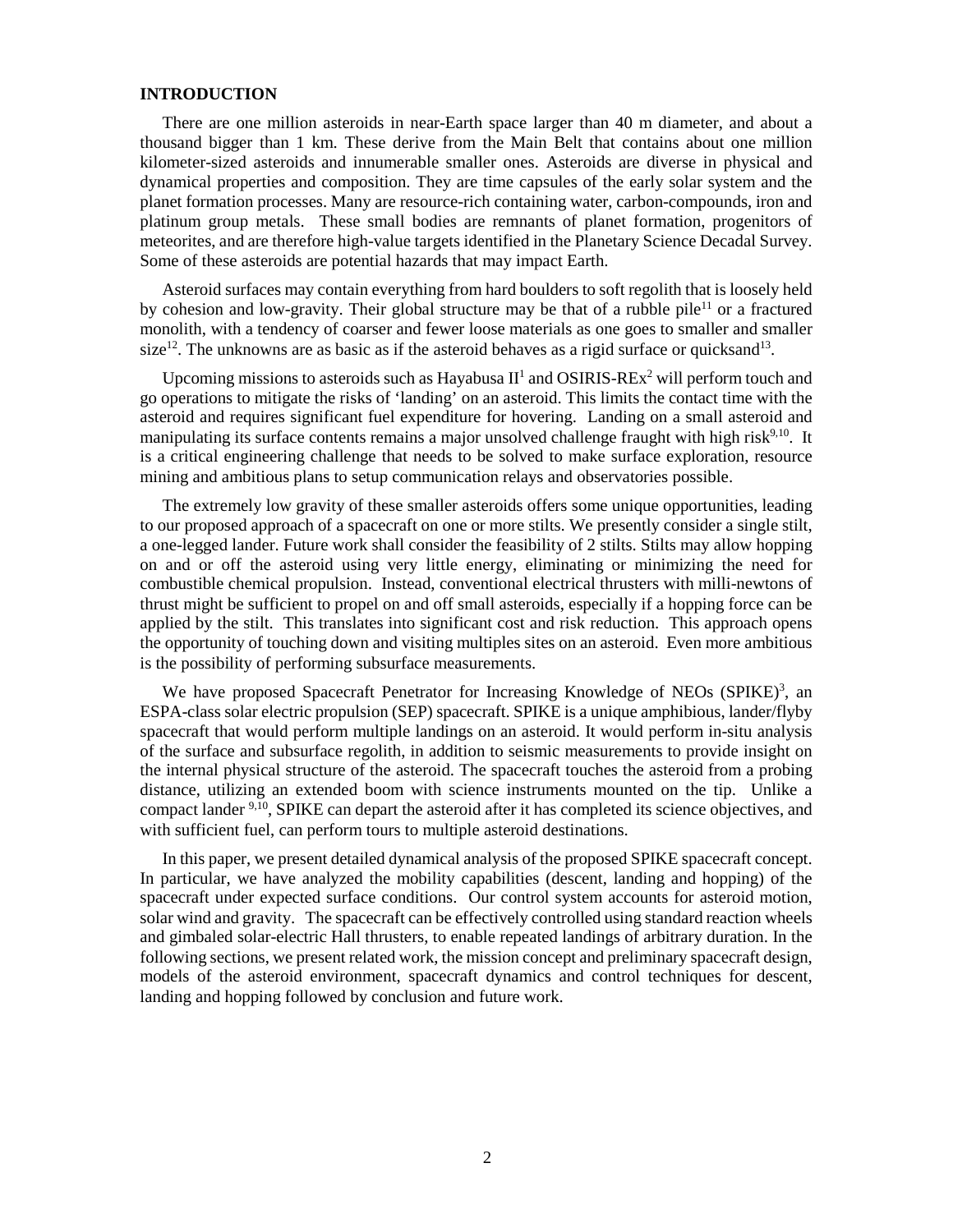#### **RELATED WORK**

The Apollo astronauts learned that an effective form of mobility on the low-gravity environment of the Moon was through hopping. Our recent studies in low-gravity mobility show hopping to be energy efficient<sup>9,10</sup>. A typical approach to hopping is to use a hopping spring mechanism to overcome large obstacles<sup>17</sup>. One is the Micro-hopper for Mars exploration developed by the Canadian Space Agency<sup>18</sup>. The Micro-hopper has a regular tetrahedron geometry that enables it to land in any orientation at the end of a jump. The hopping mechanism is based on a novel cylindrical scissor mechanism enabled by a Shape Memory Alloy (SMA) actuator. However, the design allows only one jump per day on Mars.

Another technique for hopping developed by Plante and Dubowsky at MIT utilize Polymer Actuator Membranes (PAM) to load a spring. The system is only 18 grams and can enable hopping of Microbots with a mass of 100 g up to a 1  $m^{19, 20}$ . Microbots are cm-scale spherical mobile robots equipped with power and communication systems, a mobility system that enables it to hop, roll and bounce and an array of miniaturized sensors such as imagers, spectrometers, and chemical analysis sensors developed at MIT<sup>19, 20</sup>. They are intended to explore caves, lava-tubes, canyons and cliffs.

In our earlier work, we have proposed Sphere $X^{21,22,23,24}$ . SphereX is a direct descendant of the Microbot platform. SphereX has the same goals as the Microbots, but with the goal of launching fewer robots, that are better equipped with science-grade instruments. SphereX designs have incorporated chemical propulsion<sup>21,22,23</sup> and mechanical torsion springs for hopping<sup>24</sup>. Other techniques for hopping mimic the grasshopper and use planetary gears within the hopping mechanism<sup>25</sup>.

NASA JPL and Stanford have developed a planetary mobility platform called "spacecraft/rover hybrid" dubbed "Hedgehog" that relies on internal actuation. With the help of three mutually orthogonal flywheels and external spikes, the platform can perform both long excursions by hopping and short, precise traverses through controlled tumbles<sup>26,27</sup>. Another autonomous microscale surface lander developed is PANIC (Pico Autonomous Near-Earth Asteroid In-Situ Characterizer). PANIC has a shape of a regular tetrahedron with an edge length of 35 cm, mass of 12 kg and utilizes hopping as a locomotive mechanism in microgravity<sup>28</sup>.

Mechanical hopping systems can use onboard electrical power, using batteries or PEM fuel cells. PEM fuel cells are especially compelling as techniques have been developed to achieve high specific energy, solid-state fuel storage systems that promise  $2,000$  Wh/kg<sup>29,30</sup>. Feasibility studies show that the robots can travel 10s of kilometers without recharging. However, for short, focused, simple missions, both the mechanical actuators and systems to power them all impose increased complexity and cost.

It should be noted that all these proposed hopping missions incorporate a group of compact landers. Each lander is limited in its capacity due to its small size and power output, but this compensated through a network working together<sup>9,10,26,27,31,32</sup>. In comparison, SPIKE offers an alternative, of using a single, larger, more-capable lander to perform hopping.

## **MISSION CONCEPT**

SPIKE is an amphibious lander/flyby spacecraft propelled using xenon fueled solar-electric Hall thrusters. The onboard instruments would be used to analyze subsurface volatiles and organics and for conducting seismology on asteroids. A potential spacecraft design is based on the JPL Micro Surveyor that has a mass of 75 kg (wet). The science payload will include seismometers, cameras and other instruments that will be designed to access >10 cm beneath the surface of the asteroid. Power is provided by two sets of independently gimballed triple junction solar panels that generate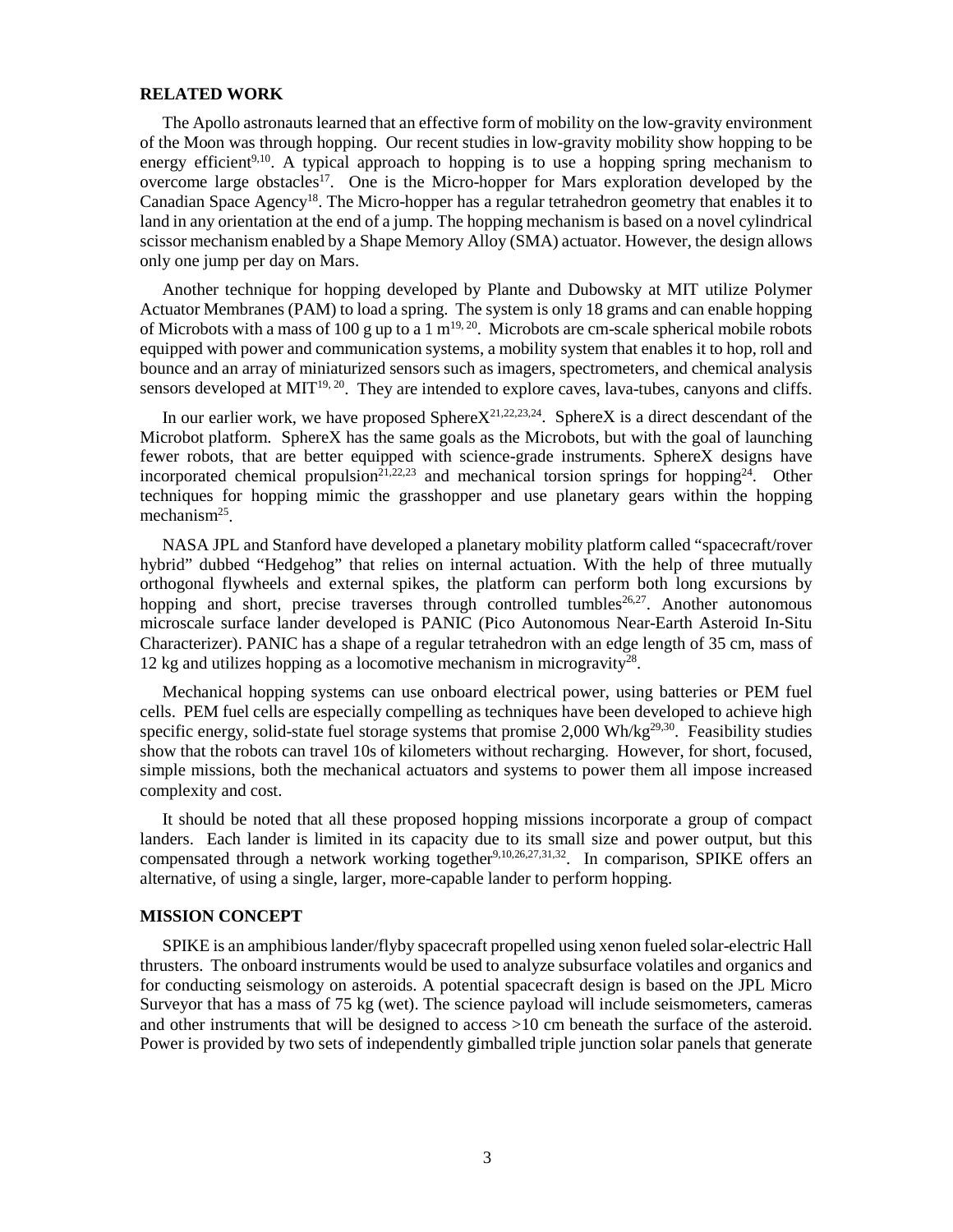750 W and a Lithium Ion main battery of 2 kWh. The spacecraft utilizes electric propulsion using Hall Thrusters (JPL MasMi) fueled using Xenon. The spacecraft is estimated to have a delta-V of 5 km/s. The thrusters will be gimballed to desaturate the onboard reaction wheels and to perform landing and take-off maneuvers from the asteroid. The spacecraft attitude determination and control system will utilize Blue Canyon's XACT 50 that includes an integrated start-tracker, IMU and 3 reaction wheels. For communications, it will include JPL's DSN compatible IRIS X-band Radio V2.1 that will permit up to 256 KBps with a rigid 0.3 m parabolic dish. Moreover, the spacecraft has a 3 m rigid deployable truss which holds the science instrument module as shown in Figure  $1<sup>3</sup>$ .



**Figure 1. SPIKE concept fully extended for landing.**

The science mission begins with a survey phase using a camera to determine asteroid rotation state and gravity, and other dynamical characteristics, and to search for the suitable landing sites: regions with regolith, preferably that have been in seasonal shadow for some time as shown in Figure 2 (Concept of Operations). The spacecraft then descends in a precisely guided free-fall, impacting slowly while deploying the extendable boom. The bus comes to rest vertically on top of the science instrument module, deployed at the end of the truss. The base has two penetrators that are pushed into the subsurface to perform science operations. When science operations are complete, the spacecraft disengages by vibrating the regolith to break any cohesion and hops with an initial velocity  $> 1$  cm/s. The spacecraft then gets ready to land at a new regolith patch, in another guided free-fall. This is done repeatedly and after the first asteroid investigation is complete, SPIKE travels to a second NEO, and possibly a third<sup>3</sup>.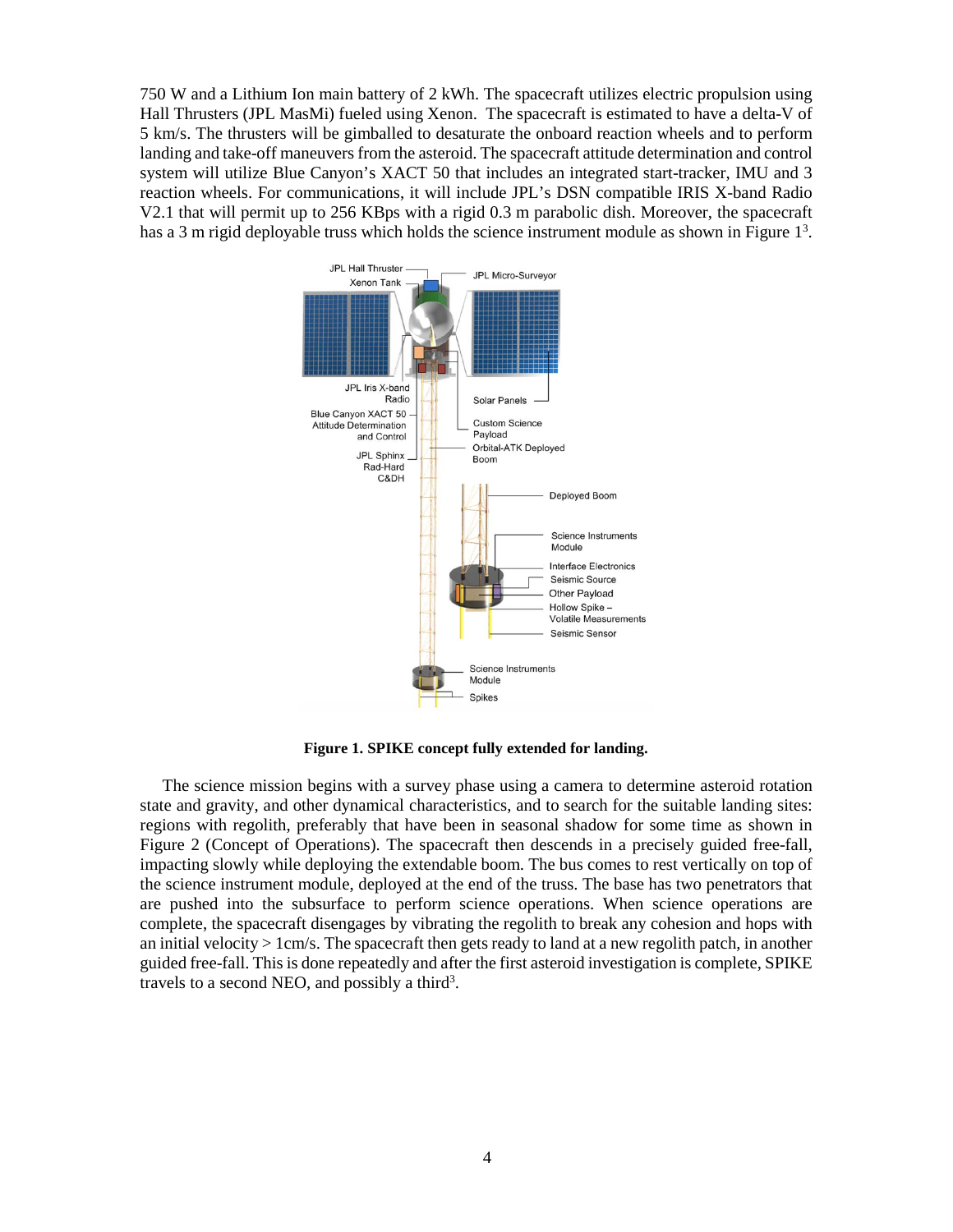

**Figure 2. SPIKE Concept of Operations.**

For the spacecraft to perform detailed regolith analysis and seismology, and penetrometry, it has to make contact with the asteroid's surface. For doing so, the spacecraft is made to follow a general trajectory shape by flying it to one intermediate waypoint. This results into two trajectory segments: the descent phase in which the spacecraft flies to a point directly above the landing site, and the landing phase in which the spacecraft descends under the action of gravity while maintaining its attitude so that it lands vertically on its extended boom. In the next section, we modelled the dynamic environment of the asteroid. The asteroid is modeled as a rigid body that orbits around the sun and its gravitational model and disturbance force model are described. The following section describes the spacecraft dynamic model in the landing site coordinate system. The spacecraft is modeled as a rigid body that approaches the asteroid following the desired trajectory and the simulation results for the descent and landing phase is presented. The hopping dynamics of the spacecraft on its extended boom is then presented with simulation results. Finally, a conclusion based on our research work is presented.

#### **ASTEROID DYNAMICAL ENVIRONMENT MODELLING**

Several works have been done in deriving analytical control laws for descent, landing and surface exploration of spherical and ellipsoidal asteroids. However, as evidenced by remote observations, most asteroids are irregular in shape and are pockmarked by impact craters. An asteroid's shape can be described using a polyhedron, whose surface consists of a series of triangles.

#### **Gravitational Model**

The exterior gravitational potential of a constant density polyhedron was derived analytically by Werner and Scheeres<sup>4</sup> as shown in Eq.  $(1)$ :

$$
V(r) = -\frac{1}{2}G\rho \sum_{e \in edge} r_e^T E_e r_e \cdot L_e + \frac{1}{2}G\rho \sum_{f \in face} r_f^T F_f r_f \cdot \omega_f
$$
 (1)

Where  $r_e$  is a vector from the field point to an arbitrary point on each edge,  $E_e$  is a dyad defined in terms of the face and edge normal vectors associated with each edge, *Le* is a logarithmic term expressing the potential of a 1D straight wire,  $r_f$  is a vector from the field point to an arbitrary point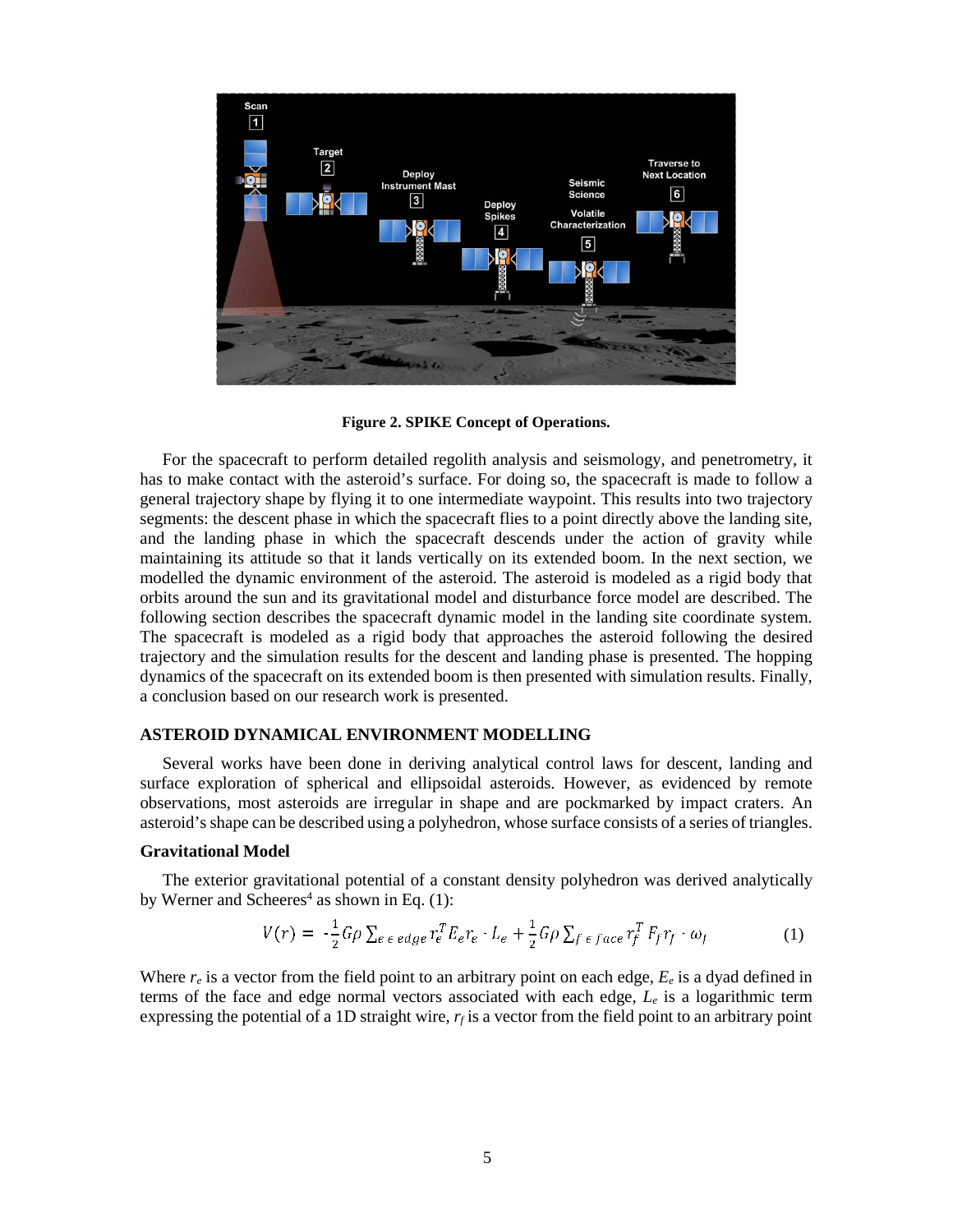on each face,  $F_f$  is the outer product of face normal vectors,  $\omega_f$  is the solid angle subtended by a face when viewed from the field point.

#### **Disturbance Forces**

The disturbance forces considered for our analysis are solar radiation pressure and third-body gravitational perturbation modeled as Eq. (2):

$$
D = \frac{\eta dR}{|d|^3} - \frac{\mu}{|R \cdot d|^3} (R \cdot d)
$$
 (2)

Where η denotes the solar radiation pressure coefficient, *d* denotes the position vector of the sun from the asteroid, *R* denotes the position vector of the spacecraft from the asteroid's body fixed coordinate system, and  $\mu$  is the product of the gravitational constant and the mass of the sun.

#### **SPACECRAFT DYNAMICS MODEL**

Figure 3 shows the coordinate systems used throughout the paper.  $O_a X_a Y_a Z_a$  is the asteroid's body fixed coordinate system with the origin coinciding with the mass center of the asteroid and *Za* axis coinciding with the asteroid's spin axis.  $O_1$ - $X_1Y_1Z_1$  is the landing site coordinate system with the origin coinciding with the preselected landing site and  $Z_l$  axis coincides with the vector from the asteroid's center of mass to the landing site.  $R_{bs}$  is the position vector from the origin of body fixed coordinate system to the spacecraft, *Rls* is the position vector from the origin of landing site coordinate system to the spacecraft and  $R_{bl}$  is the position vector from the origin of body fixed coordinate system to the origin of landing site coordinate system.



**Figure 3. Coordinate System Definition.**

## **Descent and Landing Dynamics and Control**

The dynamic equation of motion of the spacecraft in the asteroid's body fixed coordinate system is shown in Eq. (3):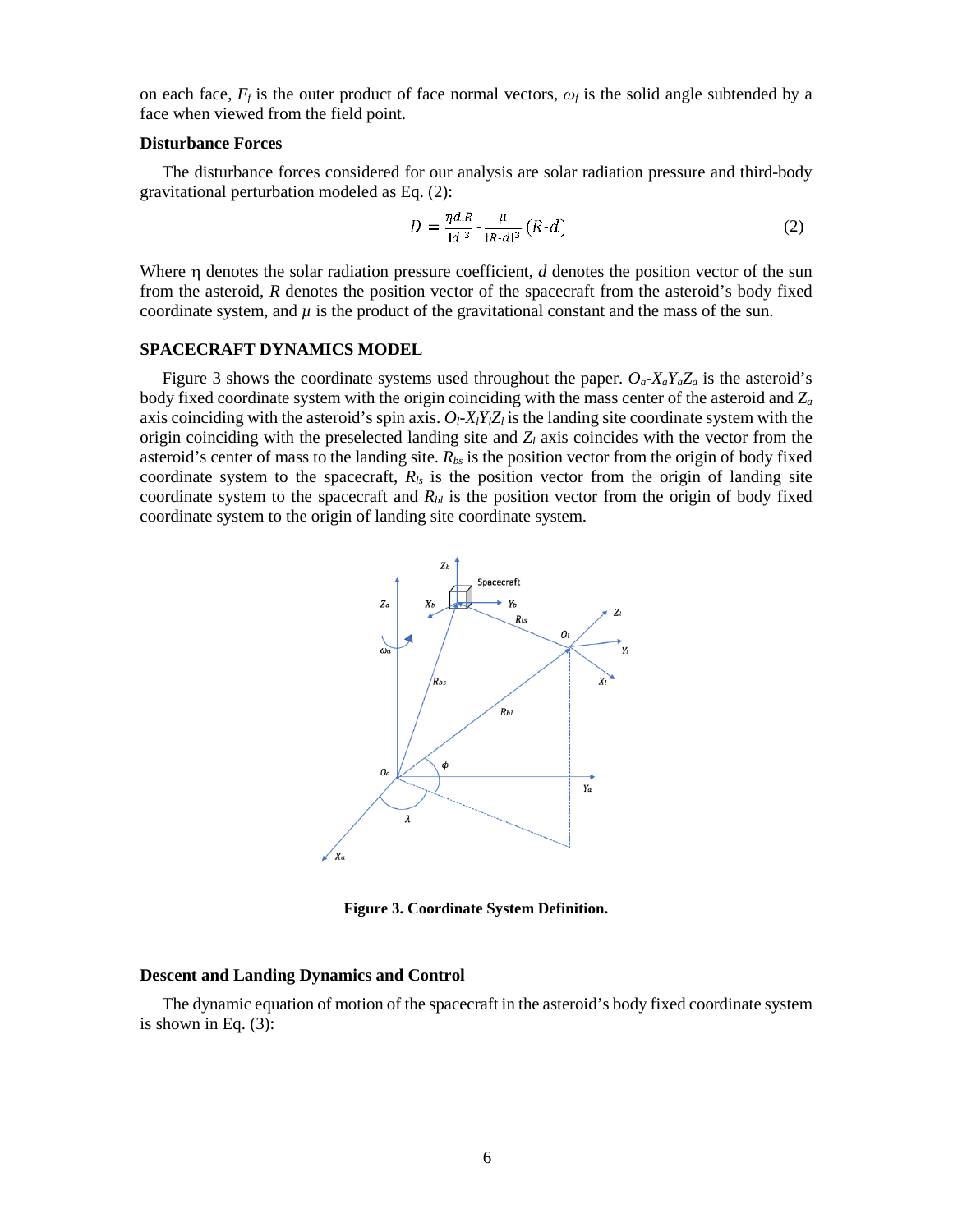$$
\ddot{R}_{bs} + 2\omega \times \dot{R}_{bs} + \omega \times (\omega \times R_{bs}) + \dot{\omega} \times R_{bs} = U + G + E \tag{3}
$$

The asteroid is considered to have a fixed angular velocity vector of *ω<sup>a</sup>* along the *Za* axis. So, *ω*  $=[0 \ 0 \ \omega_a]^T$  and  $\dot{\omega} = [0 \ 0 \ 0]^T$ . *U* denotes the control acceleration, *G* denotes the gravitational acceleration and *D* denotes the disturbance acceleration. The dynamic equation of motion in the landing site coordinate system can be written by performing a coordinate transformation from the landing site coordinate system to the body fixed coordinate system. The relationship between the position vectors  $R_{bs}$ ,  $R_{ls}$ , and  $R_{bl}$  is shown in Eq. (4) and (5).

$$
R_{bs} = T_l^p R_{ls} + R_b \tag{4}
$$

$$
T_l^b = \begin{bmatrix} \cos \lambda \sin \phi & -\sin \lambda & \cos \lambda \cos \phi \\ \sin \lambda \sin \phi & \cos \phi & \sin \lambda \cos \phi \\ -\cos \phi & 0 & \sin \phi \end{bmatrix}
$$
 (5)

Hence the equation of motion of the spacecraft in the landing site coordinate system can be written as Eq. (6):

$$
\ddot{R}_{ls} + 2(T_l^b)^{-1} \omega \times (T_l^b \dot{R}_{ls}) + (T_l^b)^{-1} \omega \times (\omega \times (T_l^b R_{ls} + R_{bl})) = u + g + d \qquad (6)
$$

Where  $u = (T_l^b)^{-1} U$ ,  $g = (T_l^b)^{-1} G$ , and  $d = (T_l^b)^{-1} D$  are the control acceleration, gravitational acceleration and disturbance acceleration in the landing site coordinate system respectively.

In the descent phase, the spacecraft is made to follow a general trajectory by flying to a point directly above the intended landing site in time τ. We find a desired acceleration profile  $a_d(t)$  that passes through the initial state and the final state<sup>5</sup>. Therefore, we need to solve a two-point boundary-value problem, where the boundary conditions are the initial position and velocity  $r_0$ ,  $v_0$ , and the final position, velocity, and acceleration *rf*, *vf*, and *af*. Here, we have considered a quadratic desired acceleration profile, integrating which gives us our desired velocity and desired position profiles as shown in Eq.  $(7)$ ,  $(8)$  and  $(9)$ :

$$
a_d(t) = C_0 + C_1 t + C_2 t^2 \tag{7}
$$

$$
v_d(t) = C_0 t + \frac{1}{2} C_1 t^2 + \frac{1}{3} C_2 t^3 + v_0
$$
 (8)

$$
r_d(t) = \frac{1}{2}C_0t^2 + \frac{1}{6}C_1t^3 + \frac{1}{12}C_2t^4 + v_0t + r_0
$$
\n(9)

Where,  $C_0$ ,  $C_1$  and  $C_2$  are coefficients that can be determined by using the boundary conditions (Appendix A). Now, we define position tracking error  $e = R_{ls} - r_d$  and velocity tracking error  $e_d = R_{ls} - v_d$ . For the descent phase, we design a PD control law to track the reference position and velocity profiles as shown in Eq. (10):

$$
u = -k_p e - k_d e_d \tag{10}
$$

Where,  $k_p$  and  $k_d$  are the proportional and derivative controller gains. For the simulation of the descent phase we have considered the shape model of asteroid Castalia, an asteroid about  $1.8 \times 1.4$  $\times$  0.8 km across. The polyhedron model<sup>14,15</sup> provides the gravitational field in the vicinity of the asteroid and the disturbance forces are computed with respect to the position of the Sun. The position of the landing site is taken as one of the vertices of the polyhedron model whose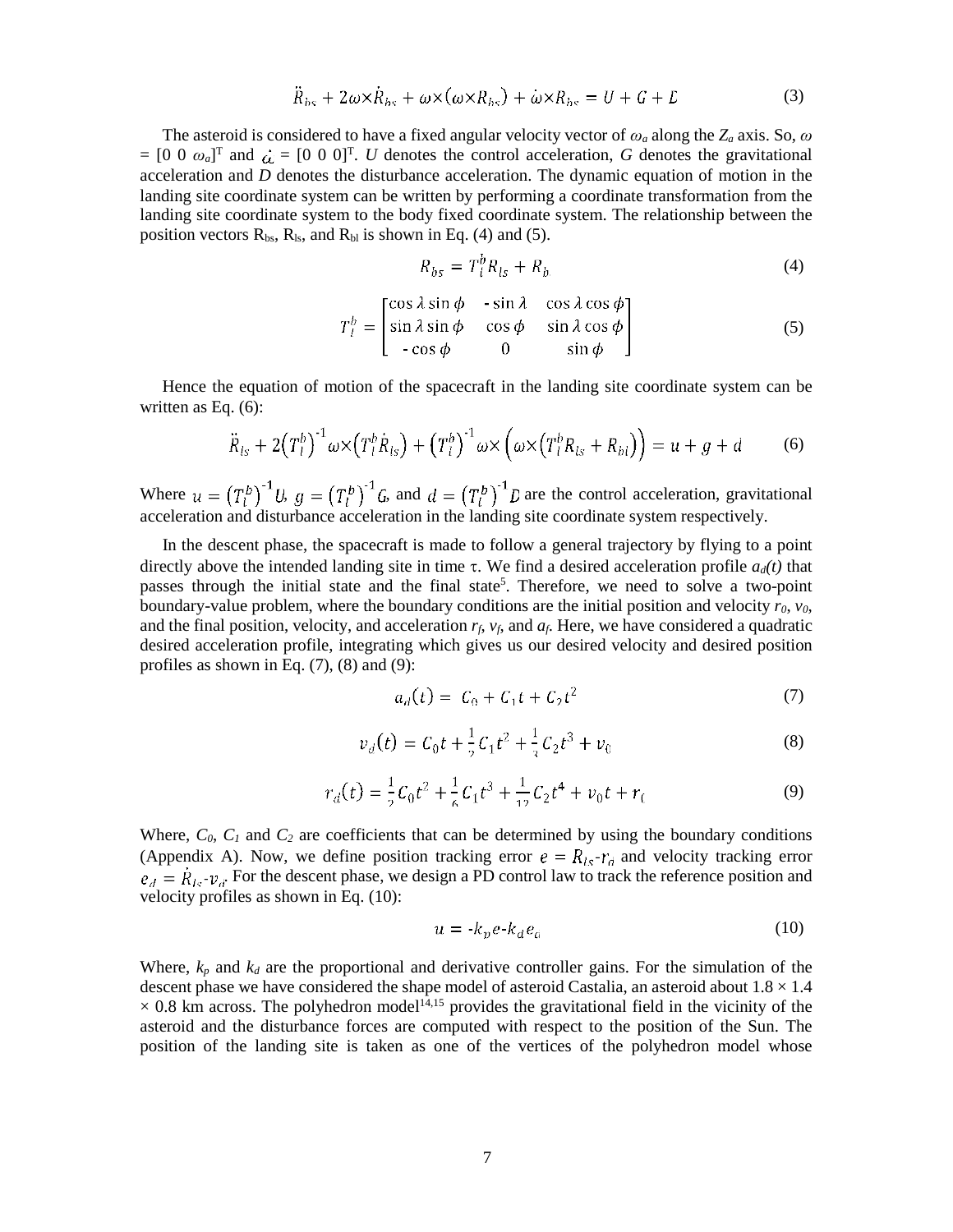coordinates w.r.t. the asteroid body fixed frame is  $r_l = [726, 0, 286]$  m. The initial position and velocity of the spacecraft are considered to be  $r_0 = [-500, 1000, 1100]$  m and  $v_0 = [2.2, -1.2, -0.1]$ m/s w.r.t. the landing site coordinate. The guidance law flies the spacecraft to a point directly over the intended landing site reducing the horizontal component of velocities. Hence, the desired final position and velocity are implemented as  $r_f = [0, 0, 100]$  m and  $v_f = [0, 0, -0.2]$  m/s w.r.t the landing site reference frame. Figure 4 shows the position and velocity of the spacecraft w.r.t the landing site coordinate frame during the descent phase. Figure 5 shows the control acceleration during the descent phase.



**Figure 4. Position (left) and Velocity (right) of the spacecraft during descent trajectory.**



**Figure 5. Control acceleration during the descent phase.**

For the landing phase, the spacecraft descends with an initial vertical velocity under free fall such that the spacecraft hits the landing site with a predefined velocity so that the science instrument module penetrates into the regolith. The final conditions of the descent phase acts as the initial conditions for the landing phase and the spacecraft moves under the action of gravity. However, the spacecraft must maintain the correct attitude so that it lands vertically on its extended boom. The spacecraft with its extended boom is modelled as an inverted pendulum and at any given time, the attitude is determined by applying the rotations from the landing site frame to the body frame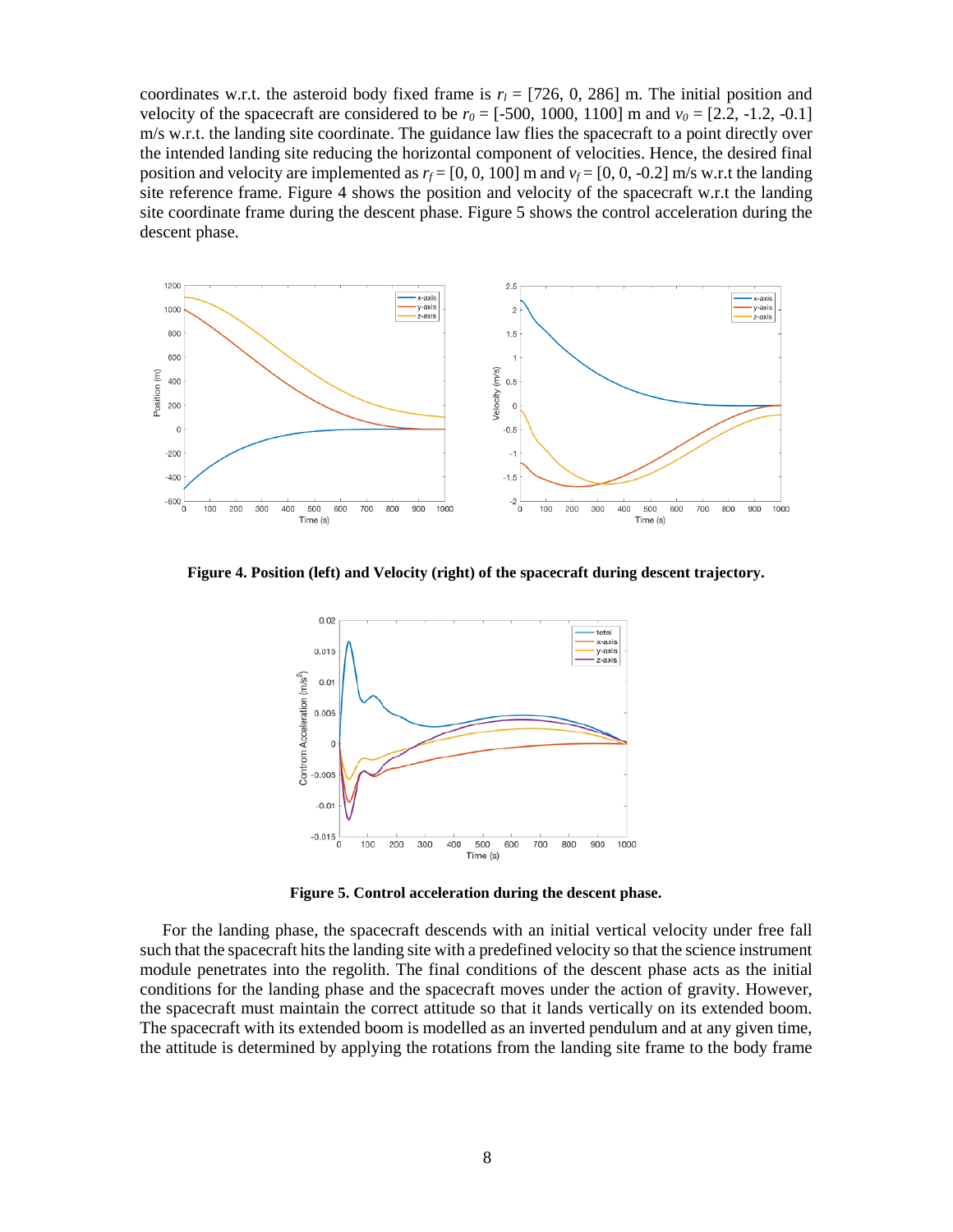of the spacecraft. The orientation of the body-fixed frame with respect to the landing site frame describes the attitude of the spacecraft. The required inputs are computed from the spacecraft's angular-velocity profile. We modelled 3-axis reaction wheelsfor actuation. If *ω* denotes the angular velocity of the body frame with respect to the landing site frame, the attitude dynamics are given by Eq. (11).

$$
\omega = -J^{-1}(\omega \times J\omega) + \tau_c + \tau_d \tag{11}
$$

Where, *J* is the mass moment of inertia matrix of the spacecraft,  $\tau_c$  denotes the control torque, and  $\tau_d$  denotes the disturbance torque. The control torque is modelled by a PD control law:

$$
\tau_c = -C_p \left( q - q_d \right) - C_d \left( \omega - \omega_d \right) \tag{12}
$$

Where,  $C_p$  and  $C_d$  are the proportional and derivative controller gains, *q* and  $q_d$  are the actual and desired Euler angles and  $\omega$  and  $\omega_d$  are the actual and desired angular velocities of the spacecraft. For the simulation of the landing, the initial position and velocity of the spacecraft is taken as the final position and velocity of the descent phase,  $r_0 = [0, 0, 100]$  m and  $v_0 = [0, 0, -0.2]$  m/s w.r.t. the landing site coordinate system. The initial Euler angles and angular velocities w.r.t the body frame of the spacecraft is considered as  $q_0 = [0.1745, -0.3491, 0.3491]$  radians and  $\omega_0 = [0.1, 0.2, 0.3491]$ -0.1] rad/s. For calculation of moment of inertia, the spacecraft is considered to have a mass of 50 kg and dimensions  $600 \times 360 \times 360$  mm. Each reaction has a mass of 0.75 kg, diameter of 110 mm, height of 38 mm and can apply a maximum torque of 0.025 Nm. Under the action of gravity and the control torques applied by the 3-axis reaction wheels, the spacecraft lands in its final position of  $r_f = [3.7, 15.6, 0]$  m with velocity  $v_f = [0.02, 0.07, -0.27]$  m/s maintaining its attitude such that  $q_f$  $=[0, 0, 0]$  radians and  $\omega_f=[0, 0, 0]$  rad/s. Figure 6 shows the position and velocity of the spacecraft during free fall landing. Figure 7 shows the Euler angles and angular velocities of the spacecraft body frame w.r.t the landing site coordinate system during the landing phase. Figure 8 shows the control torque applied by the 3-axis reaction wheel system.



**Figure 6. Position (left) and Velocity (right) of the spacecraft during landing phase.**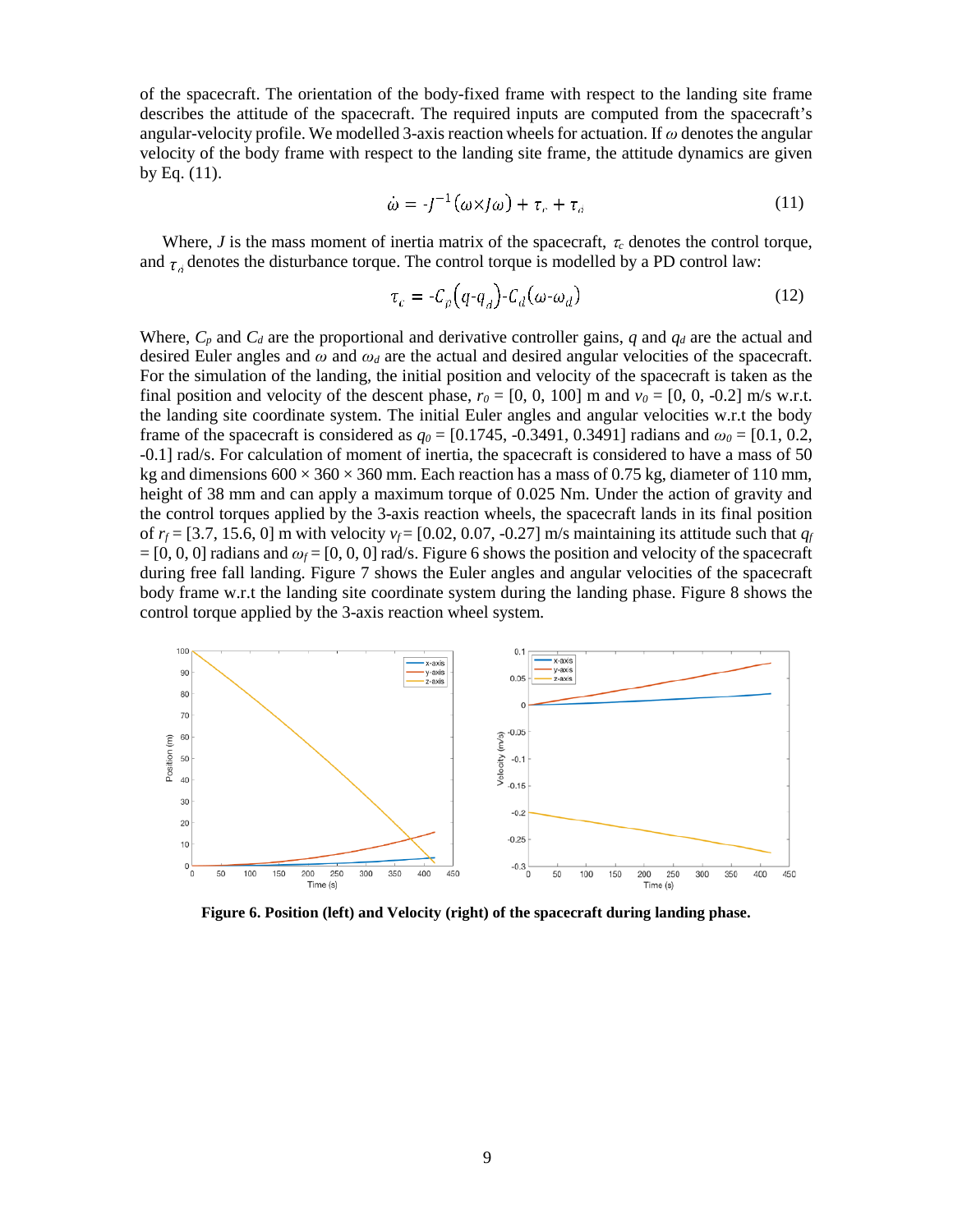

**Figure 7. Euler Angles (left) and Angular Velocity (right) of the spacecraft during landing trajectory.**



**Figure 8. Control torque applied by the 3-axis reaction wheel system.**

## **Hopping Dynamics and Control**

The dynamic equation of motion of the spacecraft in the asteroid's body fixed coordinate system was presented earlier in Eq. 3. The spacecraft hops from rest at position  $r_{t0}$  with velocity  $v_{t0}$  and impacts at position  $r_{tf}$  with velocity  $v_{tf}$ . The external forces acting on the hopping spacecraft include gravitational forces of the primary body (asteroid) and a tertiary body (Sun) and solar radiation pressure (SRP). The ballistic dynamics of the spacecraft is represented in the rotating body frame, thus introducing effective centrifugal and Coriolis forces. The problem of computing the launch velocity,  $v_{t0}$  to intercept a target location,  $r_{t}$  at time  $\tau = t_f - t_0$  is the well-known "Lambert orbital" boundary-value problem" and solved here.

Efficient numerical solutions have been developed for spherical<sup>6</sup> and perturbed<sup>7</sup> gravity fields. In addition, a "shooting method" has been developed for a polyhedron gravity model<sup>8</sup>, which relies on good initial guesses for convergence. Apart from impact targeting, the spacecraft must correct its attitude before landing on its extended boom. The attitude correction is performed with the help of the 3-axis reaction wheels whose dynamics and control is shown in Eq. (11) and (12). In our analysis we have simulated hopping trajectories on asteroid Castalia using initial velocities between  $0.1$  to  $0.45$  m/s. It can be observed that a large portion of the trajectories around the asteroid look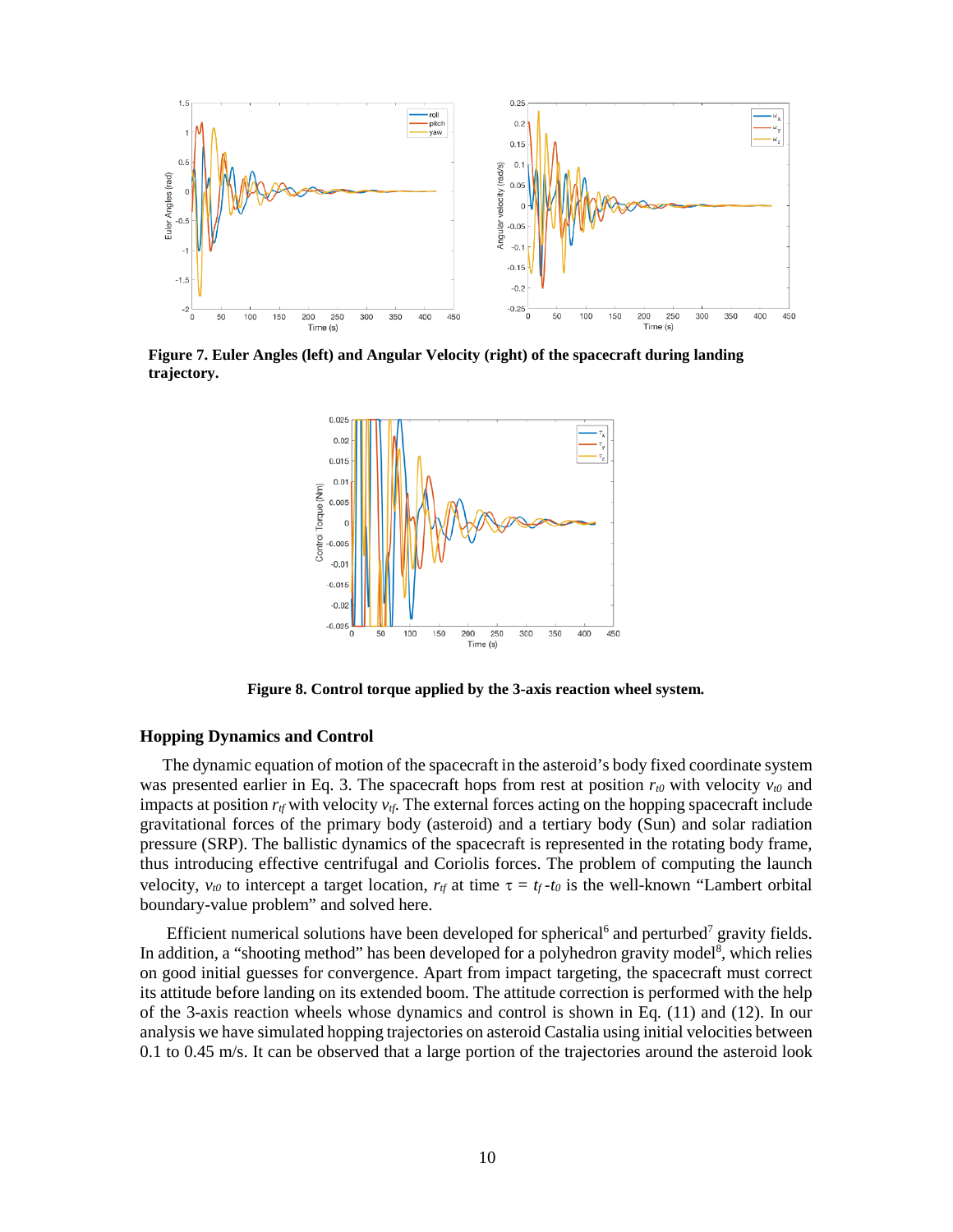quite irregular as shown in Figure 9. This observation demonstrates the extreme non-Keplerian behavior of the trajectories around an irregularly shaped minor celestial body<sup>16</sup>.



**Figure 9. Multiple hopping trajectories of the spacecraft and their corresponding velocities on the surface of the asteroid.**

#### **CONCLUSION**

In this paper, we presented the GNC capabilities of SPIKE, an amphibious lander-flyby spacecraft for asteroid exploration. We presented the detailed dynamics of the spacecraft w.r.t. to a small asteroid's frame of references. The dynamics and control for a finite-time descent phase is presented with the help of a PD control law that moves the spacecraft directly over the landing site along a desired trajectory. The landing phase is consisting of a free-fall maneuver under the action of gravity. Onboard reaction wheels are used to control the attitude of the spacecraft so that it lands vertically on its extended boom. Using this technique, we presented the principle feasibility of SPIKE performing multiple long-range hops to explore an asteroid. This paper leaves numerous important extensions that are under study and include finding optimal trajectories that minimize fuel consumption and algorithms to maximize area coverage on the asteroid. The path forward shows a compelling, low-cost and innovative method for performing asteroid surface exploration and flybys using small solar electric spacecraft.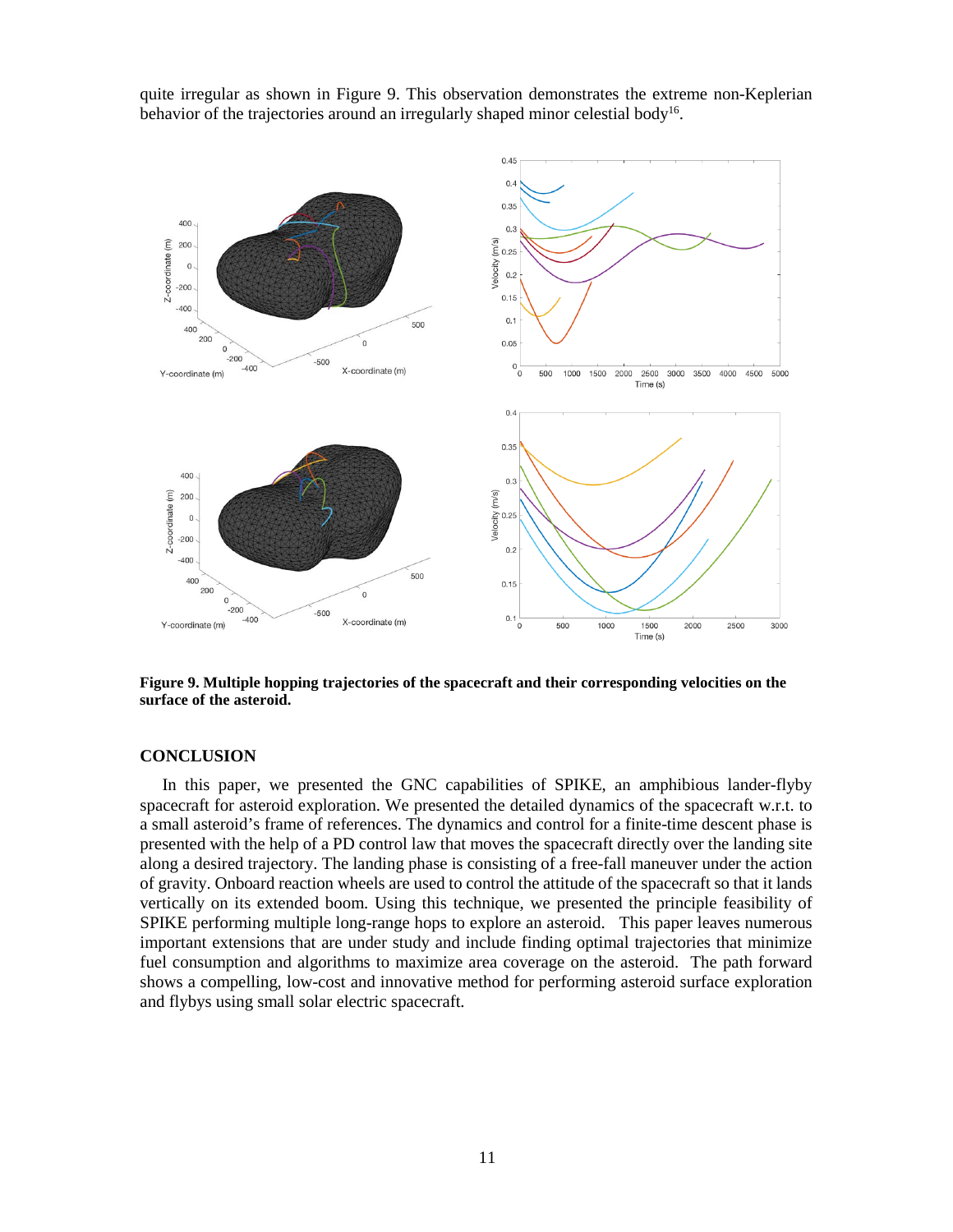### **APPENDIX A**

Let  $\tau$  be the time elapsed for traveling from the initial state to the final target state. We can write Eq. (7), (8) and (9) as:

$$
a_{\tau} = C_0 + C_1 \tau + C_2 \tau^2
$$
 (13)

$$
v_{\tau} = C_0 \tau + \frac{1}{2} C_1 \tau^2 + \frac{1}{3} C_2 \tau^3 + v_0
$$
 (14)

$$
r_{\tau} = \frac{1}{2}C_0\tau^2 + \frac{1}{6}C_1\tau^3 + \frac{1}{12}C_2\tau^4 + v_0\tau + r_0
$$
 (15)

which can be solved to find the desired coefficients

$$
C_0 = a_\tau - 6\left(\frac{v_\tau + v_0}{\tau}\right) + 12\left(\frac{r_\tau - r_0}{\tau^2}\right) \tag{16}
$$

$$
C_1 = -6\left(\frac{a_\tau}{\tau}\right) + 6\left(\frac{5v_\tau + 3v_0}{\tau^2}\right) - 48\left(\frac{r_\tau \cdot r_0}{\tau^3}\right) \tag{17}
$$

$$
C_2 = 6 \frac{a_{\tau}}{\tau^2} - 12 \left( \frac{2v_{\tau} + v_0}{\tau^3} \right) + 36 \left( \frac{r_{\tau} \cdot r_0}{\tau^4} \right) \tag{18}
$$

To compute the transfer time  $\tau$ , we can select  $\tau$  such that the vertical component of the acceleration profile is a linear function of time which imposes an additional constraint of  $C_2 = 0$ . Now, the three equations can be solved to find  $C_0$ ,  $C_1$  and  $\tau$ 

#### **REFERENCES**

- 1. J. Kawaguchi, A. Fujiwara, T. Uesugi, "Hayabusa Its technology and science accomplishment summary and Hayabusa 2." *Acta Astronautica* 62 (2008) 639-647.
- 2. D. S. Lauretta, et al., "OSIRIS-Rex: Sample Return from Asteroid." *Space Science Reviews*, 2017.
- 3. E. Asphaug, et al., "Spacecraft penetrator for increasing knowledge of NEOs (SPIKE)." *48th Lunar and Planetary Science Conference*, 2017.
- 4. R. A. Werner, D. J. Scheeres, "Exterior gravitation of a polyhedron derived and compared with harmonic and mason gravitation representations of asteroid 4769 Castalia." *Celestial Mechanics and Dynamical Astronomy*, 65, 313-344 (1997).
- 5. E. C. Wong, G. Singh, "Guidance and Control Design for Hazard Avoidance and Safe Landing on Mars." *Journal of Spacecraft and Rockets*, 43(2), 2006.
- 6. R. H. Gooding, "A procedure for the solution of lambert's orbital boundary-value problem." *Celestial Mechanics and Dynamical Astronomy*, 48(2): 145-165, 1990.
- 7. R. M. Woollands, A. B. Younes, J. L. Junkins, "New solutions for the perturbed lambert problem using regularization and picard iteration." *AIAA Journal of Guidance, Control, and Dynamics*, 38(9): 1548-1562, 2015.
- 8. B. Hockman, M. Pavone, "Stochastic Motion Planning for Hopping Rovers on Small Solar System Bodies." *Proceedings of ISSR*, 2017.
- 9. H. Kalita, E. Asphaug, S. Schwartz, J. Thangavelautham, "Network of Nano-Landers for In-Situ characterization of asteroid impact studies." *68th International Astronautical Congress (IAC)*, Australia, 2017.
- 10. H. Kalita, A. Ravindran, J. Thangavelautham, "Exploration and Utilization of Asteroids as Interplanetary Communication Relays." *IEEE Aerospace Conference*, 2018.
- 11. A. Fujiwara, et al., "The rubble-pile asteroid Itokawa as observed by Hayabusa." *Science*, 2006 Jun 2, 312(5778): 1330-4.